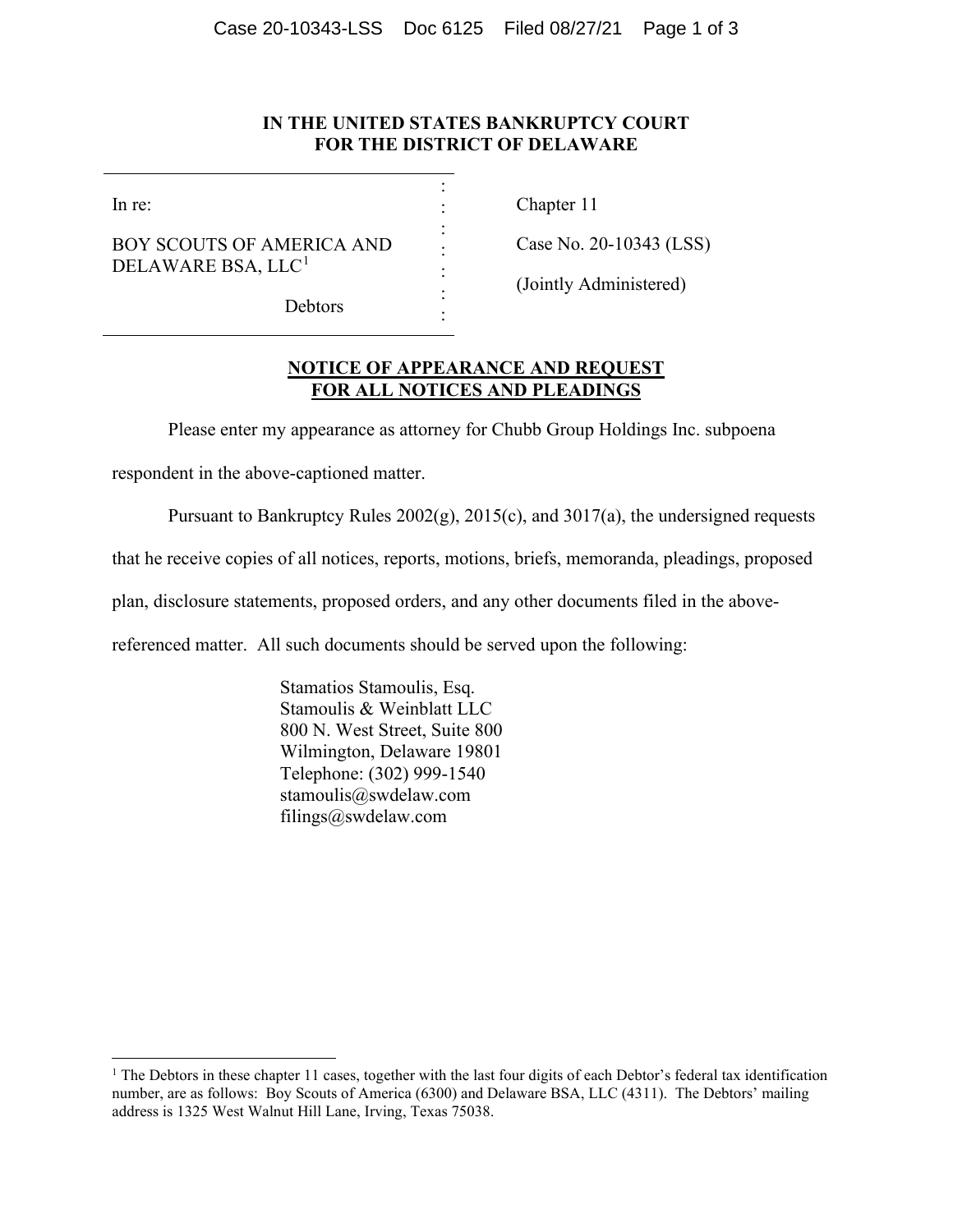## Case 20-10343-LSS Doc 6125 Filed 08/27/21 Page 2 of 3

PLEASE TAKE FURTHER NOTICE that the foregoing demand includes notices of

applications, motions, petitions, and pleadings, whether formal or informal, whether written or oral, and whether transmitted or conveyed by hand delivery, telephone, telephone, telex, telecopy, facsimile or otherwise, which affects the Debtors or the property of the Debtors.

Dated at Washington, D.C., this 27th day of August 2021.

By: /s/ Stamatios Stamoulis Stamatios Stamoulis (#4606) Stamoulis & Weinblatt LLC 800 N. West Street, Suite 800 Wilmington, Delaware 19801 Telephone: (302) 999-1540 stamoulis@swdelaw.com

*Counsel for Chubb Group Holdings Inc.*